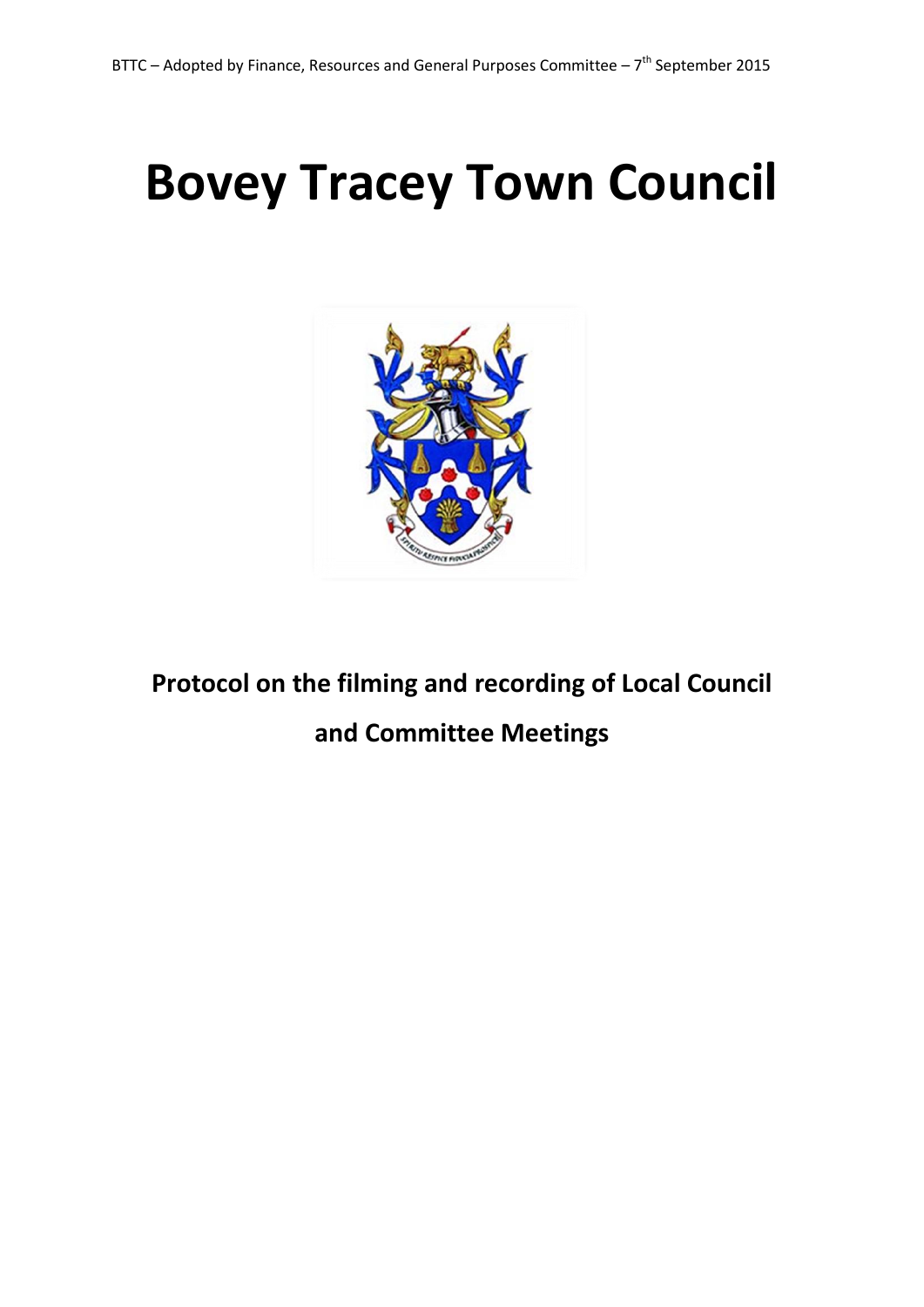This documents sets out the protocol for the filming of recording the meetings of Bovey Tracey Town Council.

## **Introduction**

The right to record, film and to broadcast meetings of Local Councils, committees and sub committees was established following the Local Government Audit and Accountability Act 2014.

The "Openness of Local Government Bodies Regulations 2014" became active legislation in August 2014. This is in addition to the rights of the press and public to attend such meetings.

The right of the council to exclude the press and public from parts of Council meetings for contractual and staff confidentially reasons remain unaffected.

#### **Guidelines for Members of the Public**

- 1. Members of the public are permitted to film or record Council meetings, to which they are permitted access, in a non-disruptive manner. The Chairman of the meeting has the authority to stop a meeting and take appropriate action if any person contravenes these principles or is deemed to be recording in a disruptive manner.
- 2. The use of digital and social media recording tools, for example Twitter, blogging or audio recording be allowed as long as it is carried out in a non-disruptive way and only to the extent that it does not interfere with any person's ability, including where he or she has a disability, to follow the debate.
- 3. While those attending meetings are deemed to have consented to the filming, recording or broadcasting of meetings, those exercising the rights to film, record and broadcast must respect the rights of others people attending under the Data Protection Act 1998. This will include the particular rights of any children or vulnerable adults attending the meeting.
- 4. Any person or organisation choosing to film, record or broadcast a meeting of the Council or a committee is responsible for any claims or other liability from them so doing.
- 5. The council asks those recording proceedings not to edit the film or recording in a way that could lead to misinterpretation of the proceedings, or infringe the core values of the Council. This includes refraining from editing an image or views expressed in a way that may ridicule, or show lack of respect towards those being filmed or recorded.
- 6. The council will display requirements as to filming, recording and broadcasting at its meeting venues and those undertaking these activities will be deemed to have accepted them whether they have read them or not.
- 7. The Council may itself photograph, film, record or broadcasting at its meetings and can retain, use or dispose of such material in accordance with its retention and disposal policies.
- 8. This policy conforms with the Openness of Local Government Bodies Regulations 2014 (Statutory Instrument No 2095) and as such applies only to formal Council and Committee meetings and not to informal meetings or meetings or Advisory and Review Groups which do not have decision making powers.